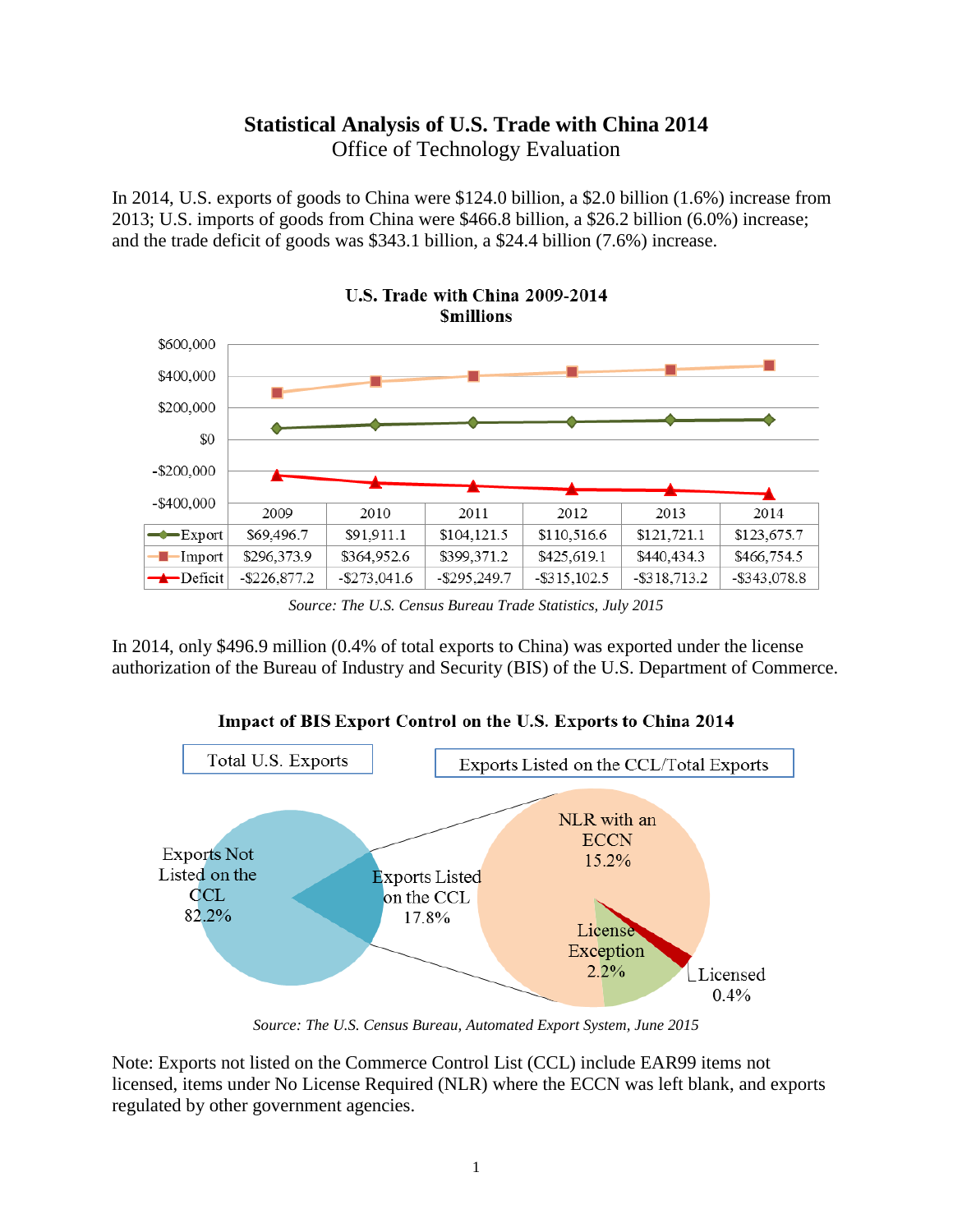Of the \$2.7 billion in U.S. export under a BIS license exception to China in 2014, \$2.4 billion, 86.7% of the total, included Encryption commodities, Software and Technology (ENC).



### 2014 U.S. Exports to China by BIS License Exception

*Source: Automated Export System, June 2015*

| <b>BIS</b> License Exceptions:                                                  |
|---------------------------------------------------------------------------------|
| <b>ENC</b> : Encryption Commodities and Software                                |
| <b>VEU:</b> Validated End User Authorization                                    |
| <b>RPL:</b> Servicing and replacement of parts and equipment                    |
| <b>CIV</b> : Civil End Users                                                    |
| <b>TMP</b> : Temporary imports, exports, re-exports, and transfers (in-country) |

Exports under BIS Validated End User Authorization increased 27.1% from \$167.1 million in 2013 to \$212.4 million in 2014.



The Increasing Value of U.S. Exports to China under Validated End User Authorization **Smillion** 

*Source: Automated Export System, June 2015*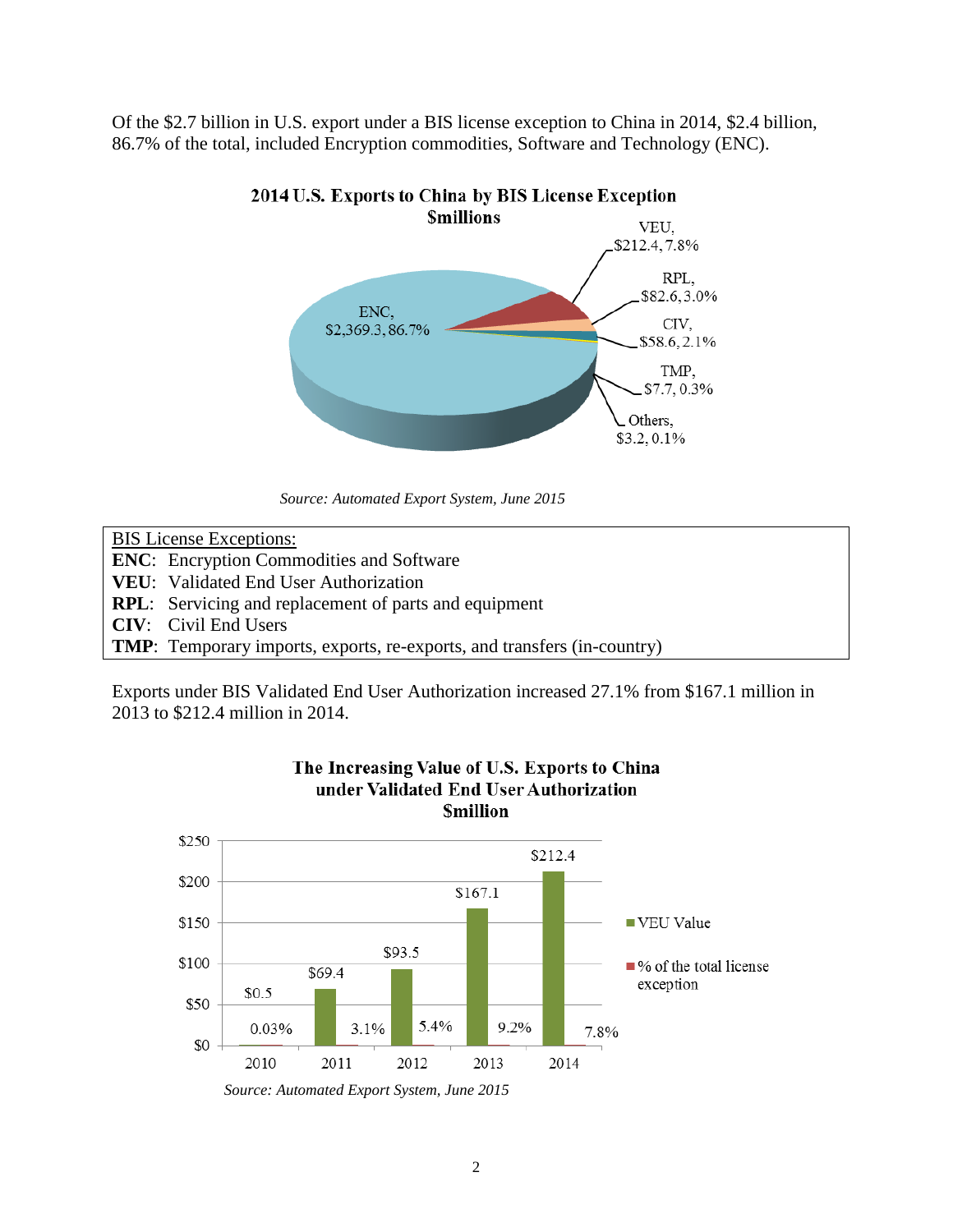# **2014 U.S. Exports to China by ECCN and BIS License Designation**

| Top Four ECCNs by Export Value - Licensed |                                                                          |  |  |  |
|-------------------------------------------|--------------------------------------------------------------------------|--|--|--|
| <b>ECCN</b>                               | Description                                                              |  |  |  |
| 3B001                                     | Equipment for the manufacturing of semiconductor devices or<br>materials |  |  |  |
| 3A233                                     | Mass spectrometers                                                       |  |  |  |
| 2B001                                     | Machine tools                                                            |  |  |  |
| 3C003                                     | Organo-inorganic compounds                                               |  |  |  |

| Top Four ECCNs by Export Value- License Exception |                                                                          |  |  |  |  |
|---------------------------------------------------|--------------------------------------------------------------------------|--|--|--|--|
| <b>ECCN</b>                                       | Description                                                              |  |  |  |  |
| 5A002                                             | "Information security" systems, equipment and "components"               |  |  |  |  |
| 3B001                                             | Equipment for the manufacturing of semiconductor devices or<br>materials |  |  |  |  |
| 9A991                                             | Aircraft and gas turbine engines and "parts" and "components"            |  |  |  |  |
| 5D002                                             | Software                                                                 |  |  |  |  |

| Top Four ECCNs by Export Value – No License Required |                                                               |  |  |  |
|------------------------------------------------------|---------------------------------------------------------------|--|--|--|
| <b>ECCN</b>                                          | Description                                                   |  |  |  |
| 9A991                                                | Aircraft and gas turbine engines and "parts" and "components" |  |  |  |
| 5A992                                                | Equipment not controlled by 5A002                             |  |  |  |
| 5A991                                                | Telecommunication equipment not controlled by 5A001           |  |  |  |
| 3B991                                                | Equipment not controlled by 3B001 for the manufacture of      |  |  |  |
|                                                      | electronic "parts," "components" and materials                |  |  |  |

*Source: Automated Export System, June 2015*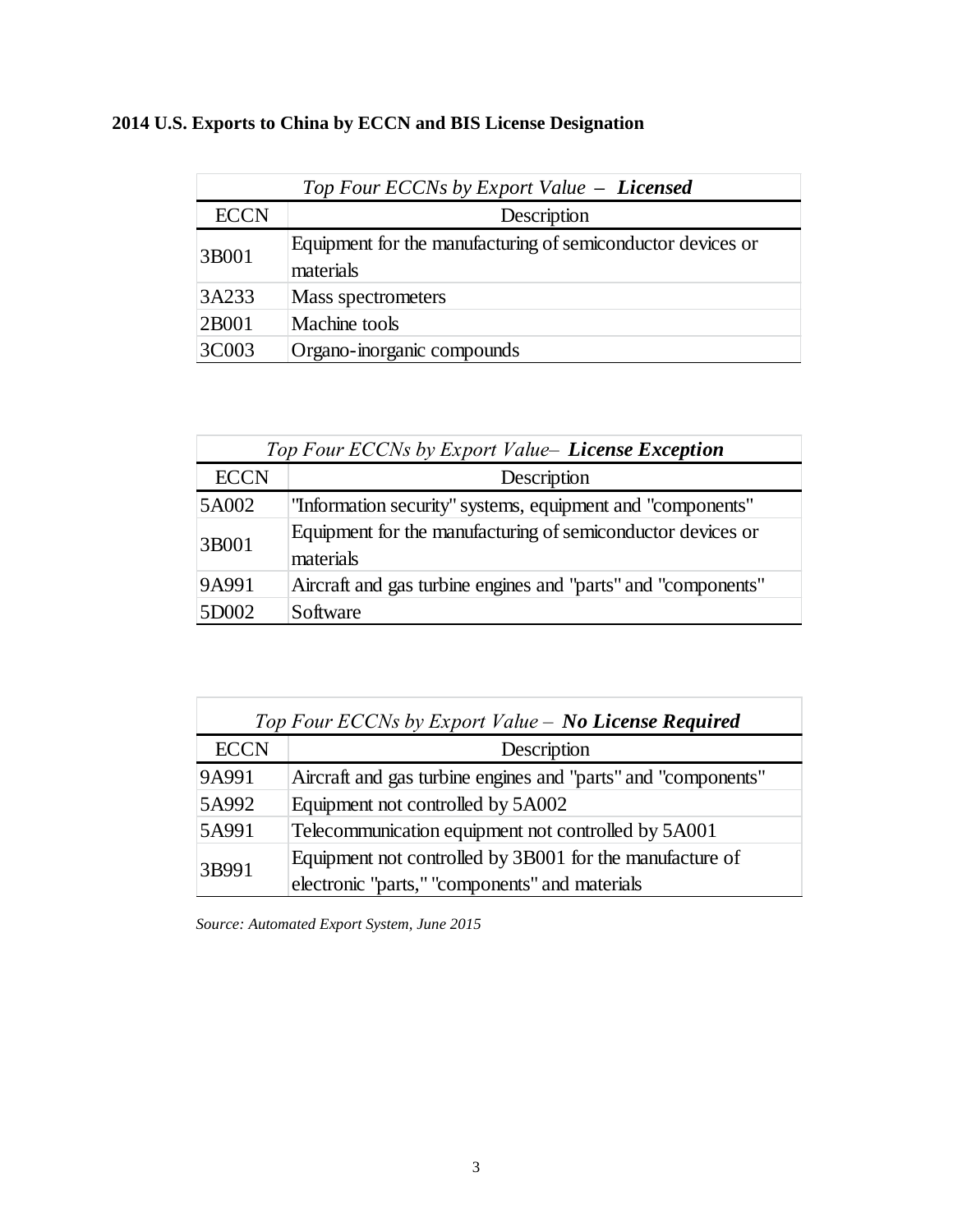#### **Exports of Advanced Technology Products (ATP) to China**

In 2014, U.S. Advanced Technology Products (ATP) exports to China valued \$30.8 billion, a \$1.8 billion (6.1%) increase from 2013; U.S. ATP imports from China were \$154.6 billion, a 5.9% (\$8.6 billion) increase; and the trade deficit was \$123.7 billion, a 5.9% (\$6.9 billion) increase.



## U.S. ATP Trade with China 2009 - 2014 **Smillions**

*Source: The U.S. Census Bureau Trade Statistics, June 2015*

Advanced Technology Products (ATP) - Approximately 500 of some 22,000 Harmonized System commodity classification codes contain products from ten recognized high technology categories (e.g., biotechnology, aerospace).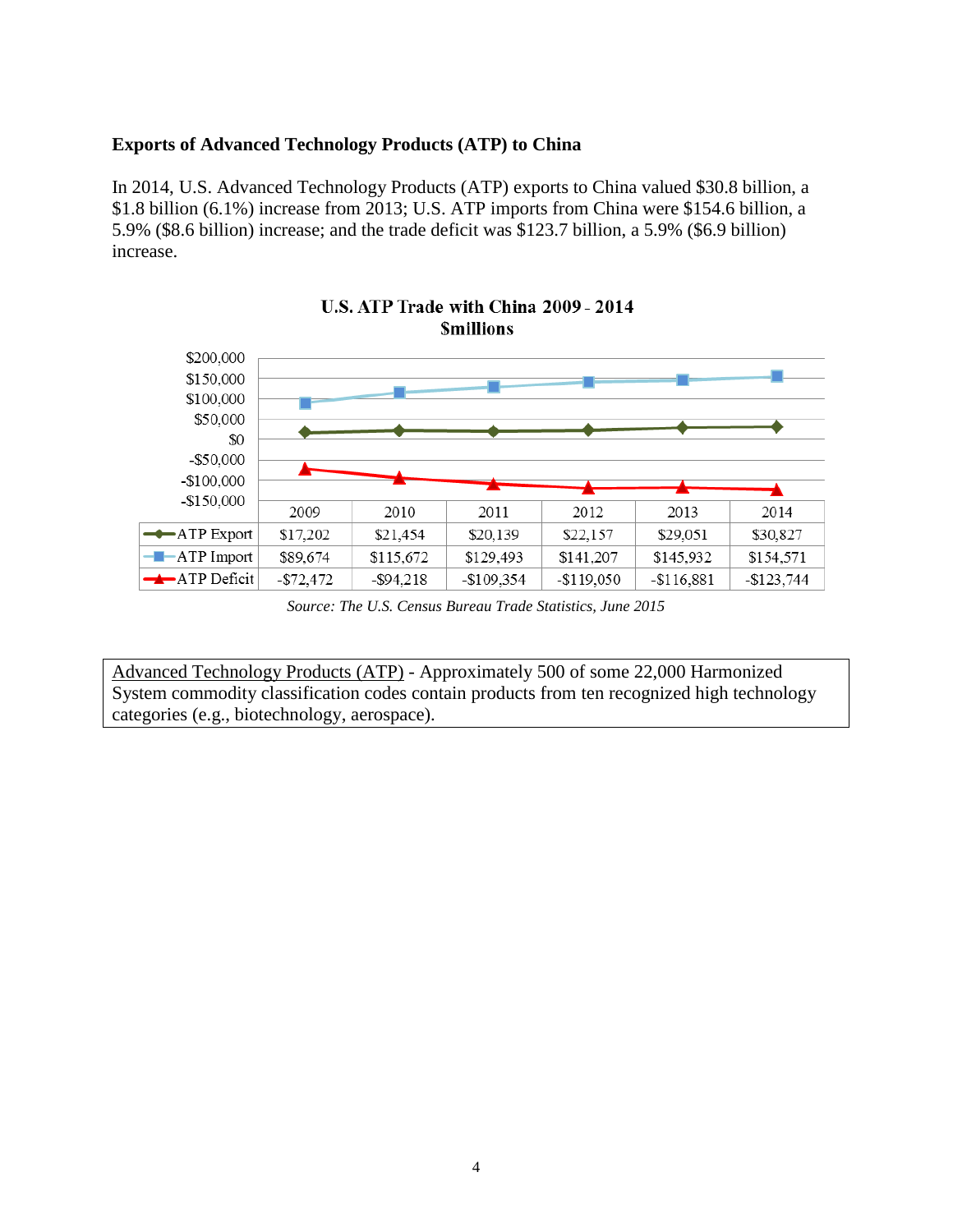\$30.8 billion, 24.9% of U.S. exports to China, were considered ATP items. Of these, \$254.8 million (0.8% of the total ATP exports) were shipped under a BIS license and \$2.6 billion (8.4%) were shipped under a BIS license exception.

| U.S. ATP Exports to China 2009-2014 |        |        |        |        |        |        |          |               |
|-------------------------------------|--------|--------|--------|--------|--------|--------|----------|---------------|
| (\$millions)                        |        |        |        |        |        |        |          |               |
|                                     |        |        |        |        |        |        | % of the | % change from |
| <b>ATP</b> Category                 | 2009   | 2010   | 2011   | 2012   | 2013   | 2014   | Total    | 2013          |
| Biotechnology                       | 124    | 168    | 206    | 284    | 399    | 497    | 1.6%     | 24.6%         |
| Life Science                        | 1,591  | 1,967  | 2,316  | 2,782  | 3,017  | 3,111  | 10.1%    | 3.1%          |
| Opto-Electronics                    | 204    | 463    | 326    | 328    | 401    | 392    | 1.3%     | $-2.2%$       |
| Information & Communications        | 3,570  | 4,041  | 3,801  | 3,920  | 4,681  | 4,619  | 15.0%    | $-1.3%$       |
| Electronics                         | 5,283  | 6,491  | 4,730  | 4,004  | 4,840  | 5,549  | 18.0%    | 14.6%         |
| <b>Flexible Manufacturing</b>       | 786    | 2,286  | 2,049  | 1,995  | 2,649  | 2,436  | 7.9%     | $-8.0\%$      |
| <b>Advanced Materials</b>           | 254    | 214    | 219    | 294    | 181    | 177    | 0.6%     | $-2.2%$       |
| Aerospace                           | 5,356  | 5,787  | 6,418  | 8,440  | 12,638 | 13,977 | 45.3%    | 10.6%         |
| Nuclear Technology                  | 34     | 37     | 74     | 109    | 243    | 67     | 0.2%     | $-72.4%$      |
| <b>Grand Total</b>                  | 17,202 | 21,454 | 20,139 | 22,157 | 29,051 | 30,827 | 100.0%   | 6.1%          |

*Source: The U.S. Census Bureau Trade Statistics, June 2015*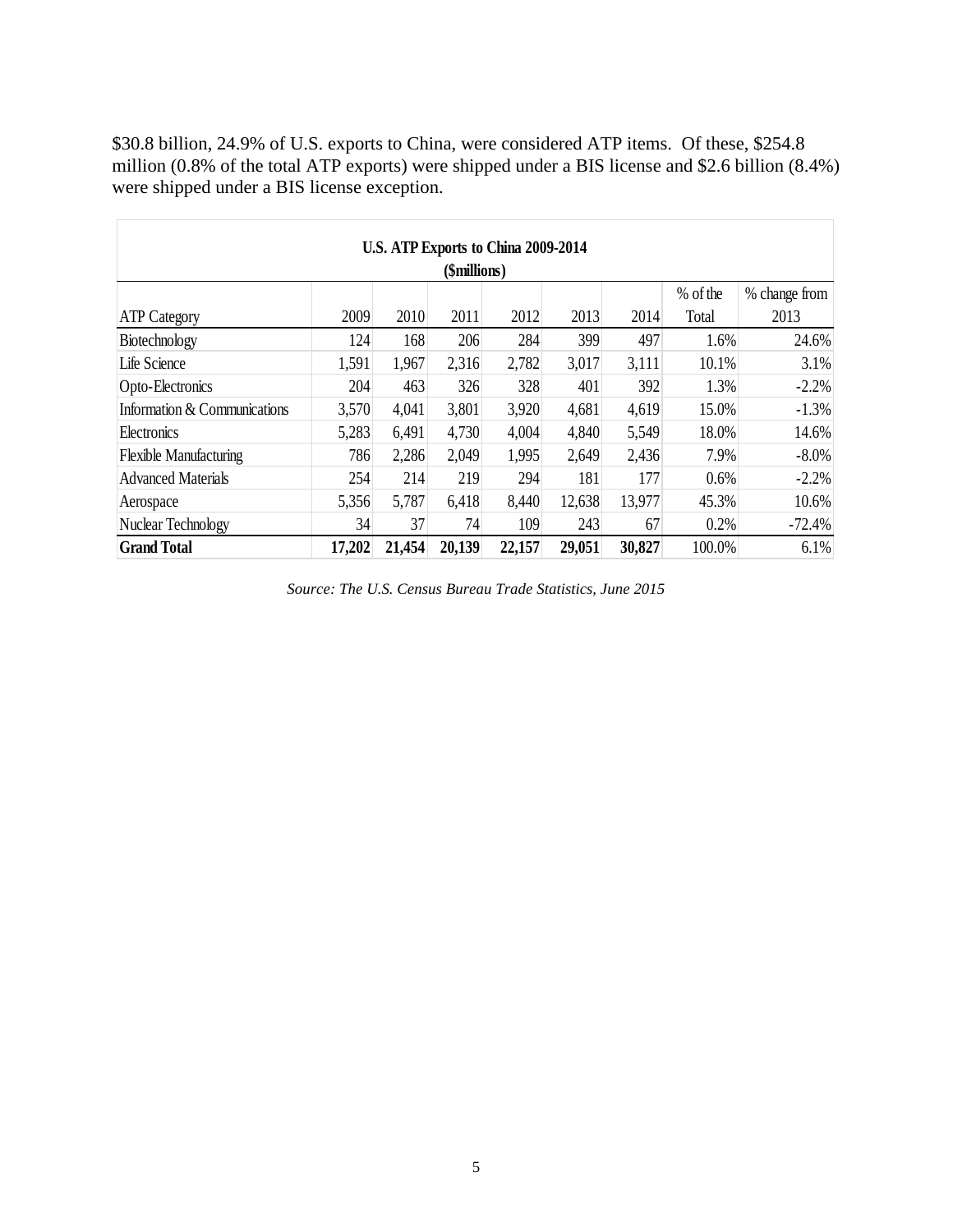#### **BIS Licensing of Items Destined for China**

Exports to China are controlled under the Export Administration Regulations (EAR) for CB:1, CB:2, CB:3, NP:1, NS:1, NS:2, MT:1, RS:1, RS:2, CC:1, and CC:3 reasons.

In 2014, BIS reviewed 3,084 export/re-export applications for China. Of these, 2,403 (77.9% of the total applications) were approved; and 39 (1.3%) were denied.



#### Licenses for Tangible Items, Software and Technology for China by Count 2010-2014

*Source: Commerce U.S. Exports Exporter Support System, March 2015*

Note: Figures above do not include deemed export applications.



Licenses for Tangible Items, Software and Technology for China by Value 2010-2014 **Smillions** 

*Source: Commerce U.S. Exports Exporter Support System, March 2015*

In 2014, BIS reviewed 661 deemed export applications for China.

- $\geq 644$  (97.4% of the total) were approved;
- $\geq 15$  (2.2%) were returned without action; and
- $\geq 2(0.3\%)$  were denied.